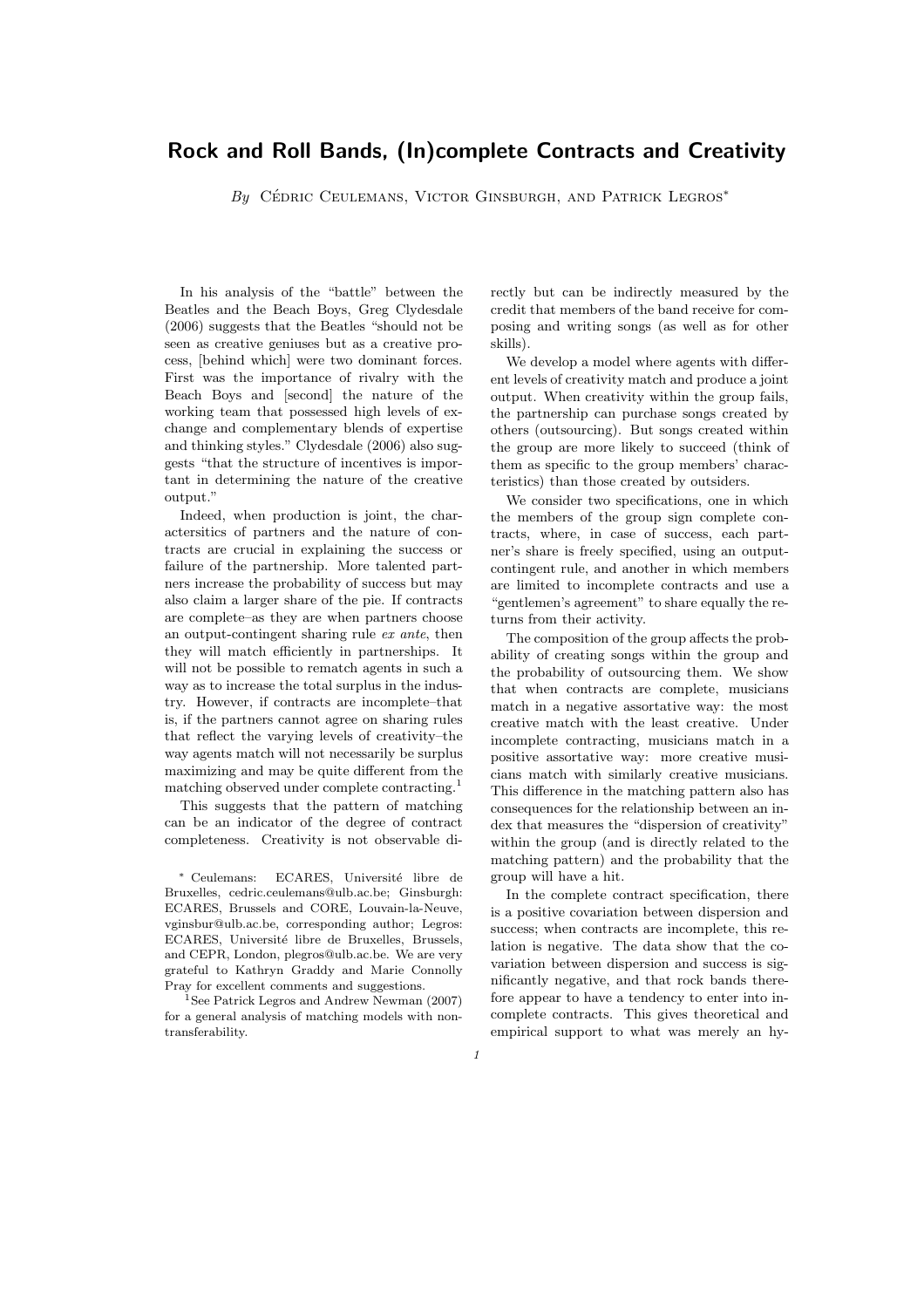pothesis based on very good intuition in Clydesdale's (2006) paper.

## I. Specifying matchings

We consider two-member bands whose members are jointly involved in the creation and production of songs. Musicians have a creative type that is distributed with distribution  $F(a)$  on  $[0, 1]$ ; to simplify, we restrict attention to symmetric distributions.<sup>2</sup>

Each band tries to create one song and produce it. A song that is "normal" brings a profit  $\pi_L$  while a "hit" brings a profit  $\pi_H > \pi_L.$ 

For a given group  $\langle a, b \rangle$ , the process of creation is such that

- with probability  $(1 a)(1 b)$  no member succeeds in creating a song. The group can then buy a song at market price  $q$ . This song will become a hit with a low probability  $p_L$ ;
- with probability  $a(1-b)$  member a creates the song and gets the credit while with probability  $(1-a)b$  member b creates it and gets the credit. Because the song is created within the band, it becomes a hit with probability  $p_H$ , where  $p_H > p_L$ ;
- with probability ab both members succeed in creating the song, which then becomes a hit with probability  $p<sub>H</sub>$ . Because the creation is joint in this case, each musician receives credit.

A. Matchings and success

Let

$$
W = p_L \pi_H + (1 - p_L) \pi_L
$$

$$
V = p_H \pi_H + (1 - p_H) \pi_L
$$

<sup>2</sup>The matching patterns are independent of the symmetry of the distribution and the covariation between the variables is the same as in the paper for the incomplete contracting case. When contracts are complete, the covariation between the different variables is affected by the distribution  $F$  but is still different from that obtained under incomplete contracting.

represent the expected profits when the band buys a song from an outsider (W) and when it produces a song created by one of its members (V). Clearly  $V > W$  since  $p_H > p_L$  and  $\pi_H > \pi_L$ .

At the time of creation of the band, the expected total profit is

$$
\Pi(a, b) = (1 - a)(1 - b)(W - q)
$$
  
+  $[a(1 - b) + b(1 - a) + ab]V.$ 

In the complete contracting case, profits are fully transferable between members. In the incomplete contracting case, profits are imperfectly transferable; we consider the extreme situation where profits are shared equally.<sup>3</sup> This case corresponds to what the industry refers to as a "gentlemen's agreement."

The set of feasible payoff allocations within a group reflects contract completeness or incompleteness. With full transferability, any allocation  $(u, \Pi(a, b) - u)$  between the two partners is on the Pareto frontier; with limited transferability, the Pareto frontier reduces to the pair  $(\Pi(a, b)/2, \Pi(a, b)/2)$ . An equilibrium specifies a matching function and a payoff allocation in such a way that two matched agents have a feasible allocation for this match and there exist no feasible payoffs for any two agents that are strictly greater than their equilibrium payoffs.

As is well known, in the complete contracting case, the ex ante formation of groups will maximize total profit in the band, and the way musicians match reflects their comparative advantages. Here, because  $\partial^2 \pi(a, b)/\partial a \partial b = W$  $q - V < 0$ , the marginal productivity of a given type of partner decreases with the creative type of the partner. There is therefore negative assortative matching in equilibrium, and if  $m(a)$ is the match of  $a$ , then, by measure consistency,  $F(a) + F(m(a)) = 1$ . Since we assume that F

3 Imperfect transferability arises if it is too difficult to agree on shares of profits as a function of the characteristics of the agents. One explanation for this is the difficulty of preventing renegotiation and "hold-up" (Sanford Grossman and Oliver Hart, 1986): Once a song is created, the other musicians may threaten to leave the group or not to produce the song if they do not get a higher share of the surplus. If the song created within the group has no value outside the group, this leads to equal sharing.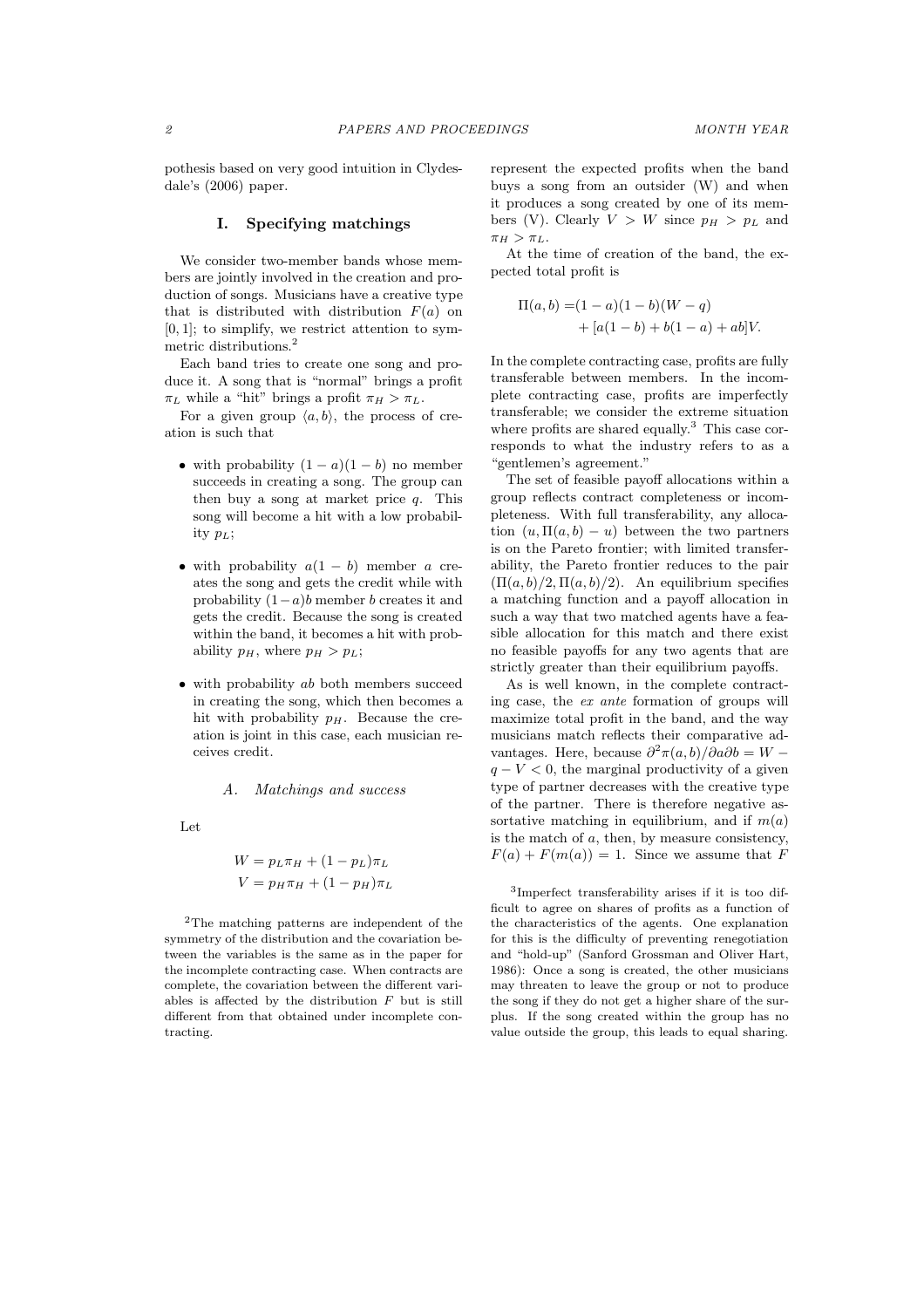$$
S(a) = p_H - a(1 - a)(p_H - p_L),
$$

which increases with a if  $a \geq 1/2$  and decreases if  $a < 1/2$ . Because there is negative assortative matching, the variance of types in the group varies with a, and the amount of credit that each member receives also varies with a. Note that the total amount of credit in the band is  $a+m(a) = 1$ . Because that total is independent of a, the shares of credit received by the partners in equilibrium are  $(a, 1 - a)$ .<sup>4</sup>

By contrast, in the incomplete contracting case, each musician a wants to match with the musician b for whom  $\frac{1}{2}\Pi(a, b)$  is maximum: The process of matching is no longer governed by comparative advantage but by absolute advantage. Since  $\Pi(a, b)$  increases strictly with b, all musicians want to match with the highest possible type, and this leads to positive assortative matching: now,  $m(a) = a^{5}$ . The probability of success is then

$$
S(a) = pH - (1 - a)2(pH - pL),
$$

which increases with a.

### B. Matchings, sharing, and outsourcing

The "dispersion of creativity" measure that we use is a normalized Herfindahl index, equal to the sum of the squares of the shares of credit divided by the total expected amount of credit (or number of credits) in the group. In the complete contracting case, this index is

$$
D(a) = a^2 + (1 - a)^2,
$$

which increases with a when  $a \leq 1/2$  and decreases when  $a < 1/2$ . There is therefore a positive covariation between S and D in the complete contracting case.

If contracts are incomplete, the credit that goes to each member is a, while the total credit is 2a. Each partner has an equal share of credit, yielding

$$
D(a) = \frac{1}{4a},
$$

which decreases with a. There is therefore a negative covariation between S and D.

There also exists a covariation between outsourcing (buying a song instead of creating it) and dispersion. In the case of complete contracting, outsourcing is equal to

$$
O(a) = a(1 - a),
$$

which increases for  $a < 1/2$ , and then decreases. By contrast, if contracts are incomplete

$$
O(a) = (1 - a)^2,
$$

which decreases with a. This leads to the following proposition, which will guide our empirical strategy.

Proposition In the complete contracting case, there is a positive covariation between the expected probability of a hit and the dispersion of credit within the group. This covariation is negative in the incomplete contracting case. The covariation between outsourcing and dispersion is negative in the first case and positive in the second.

The model developed here deals with "singles" produced by two-member bands. In reality, bands are larger and the number of members who are credited is sometimes greater than two, but the basic insight concerning matchings and (in)completeness of contracts remains valid.

#### II. Data

The database consists of albums created by the 151 bands listed in Philip Dodd's (2001) Book of Rock, which started their career between 1970 and 1979. Dodd's definition of rock includes not only the most important artists in the genre but also musicians who had a significant influence on the pop/rock scene. It also includes very well known bands (U2, from Ireland and Aerosmith, from the US) and less celebrated ones (Big Star and Hüsker Dü, both from the US). Colin Larkin's (2006) Encyclopedia of Popular Music is used to establish discographies.

 $4a$  is the only one to receive credit with probability  $a^2$ . However he shares credit with the other member with probability  $a(1 - a)$ , and therefore he has an expected number of credits of a.

<sup>&</sup>lt;sup>5</sup>This is true for any distribution.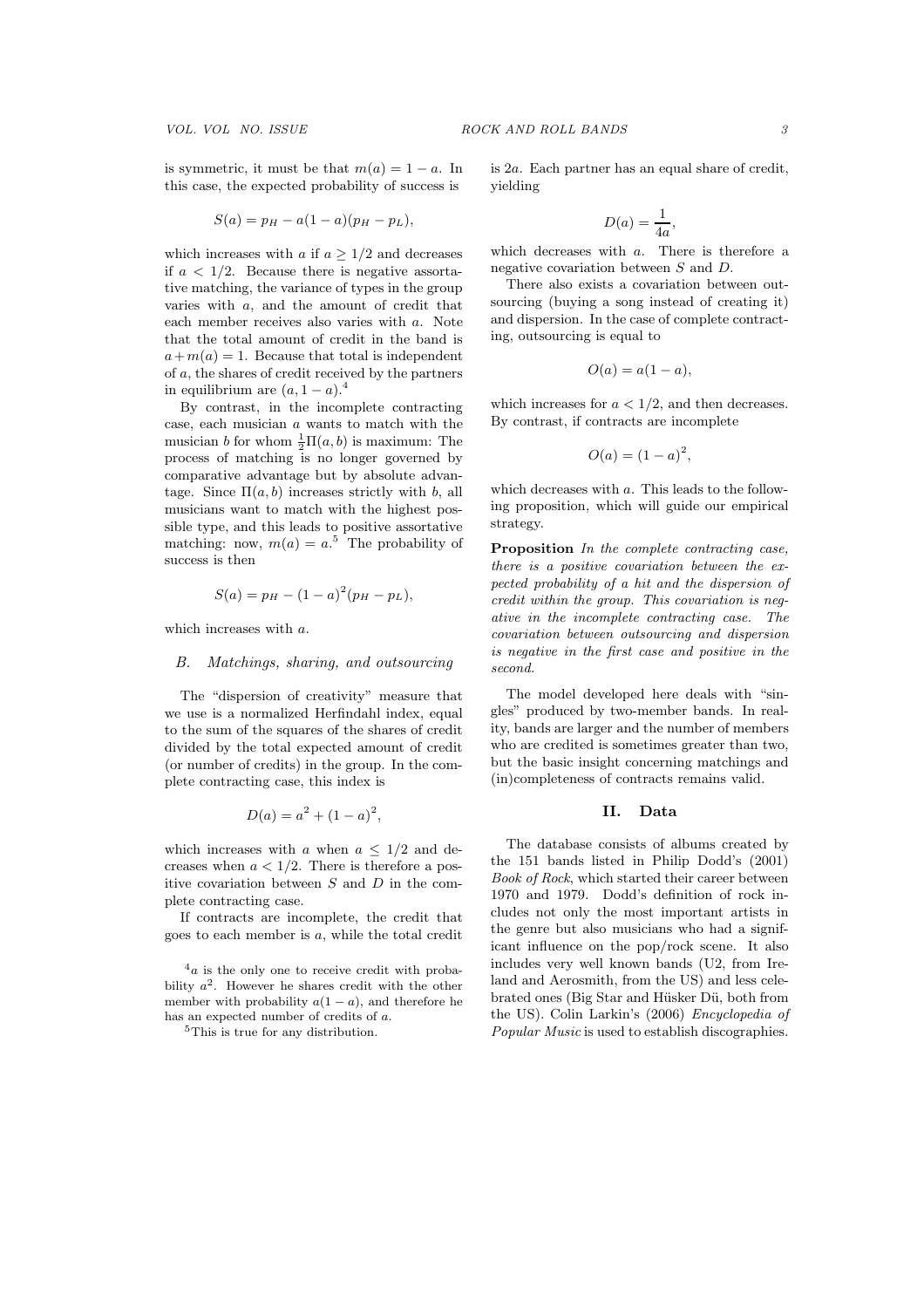To treat each band equally, we imposed a 25 year limit on all of them. That is, if a band released its first album in 1975 we tracked its discography up to 2000. In most cases, the lifetime of a group is shorter than 25 years, and we considered 25 years to be long enough to reveal a musician's creative output. Compilations of songs from different studio albums are excluded, as are live albums. The final database consists of 1,494 albums released by the 151 bands between 1970 and 2004. Because we are interested in bands in which, most of the time, several members are active creators (though it may happen that credit goes to only one member in some albums), we excluded albums in which all credit always goes to a single musician ("soloists," such as Michael Jackson).This reduced the database to 107 bands and 982 albums.

Awards conferred by the Recording Industry Association of America (RIAA) are used as proxies for success. RIAA recognizes albums that reach a certain sales threshold. Gold and platinum awards, introduced in 1970 and 1976, respectively certify sales of 500,000 and 1,000,000 albums. Multi-platinum (2 million albums sold) and diamond (10 million) awards were introduced in 1984 and 1999, respectively. To avoid "backward spillover effects" from awards given to new releases of old albums, the only awards taken into account are those obtained within one year of the date of the first release. That criterion yields 110 platinum (multiplatinum and diamond) and 123 gold awards; 749 of the 982 albums received no award.

Two reasons led us to consider albums instead of bands. First, bands are often unstable. Though the name of the band may remain the same, members change, and it would have been difficult to deal with such changes. Second, the number of albums is much larger than the number of bands, which is important for empirical analysis. In essence, we assume that each album is produced by a different band.

Following our theoretical model, two variables define the internal organization of a band or, here, of an album: dispersion and outsourcing. Dispersion is defined as the Herfindahl index (based on the sharing of credit) divided by the total number of credits. To compute the index for each album, we collected (using the cover of the album or other sources–the band's webpage or specialized websites such as Discogs.com or Allmusic.com) the number of times each member of the band was cited (credited) in each song. Credits to songs that are outsourced were not taken into account. Outsourcing measures, for each album, the share of songs that a band buys on the market for songs. This is computed using the same sources as those used to compute dispersion, that is album by album. On average, 6% of the production is outsourced. Success is represented by a dummy variable that takes the value 1 if the album received at least a gold award, and 0 otherwise. $^6$ 

The ratio "awarded number or albums/total number of albums" is roughly the same for soloists (21 percent) as for groups (24 percent). Soloists are more productive (11.6 albums per band v. 9.2 for groups) but have to outsource three times more than groups.

# III. Results and conclusions

Proposition 1 provides an easy way to test which model (complete or incomplete contracting) applies, since the sign of the correlation between success and dispersion and between outsourcing and dispersion tells us which type of contract has been entered into. Results are summarized in Table 1. Since success is a dichotomous variable, we simply test whether the difference in mean dispersion varies between albums with and with no awards. The test shows that the difference is significantly negative and has a very low probability (0.0002) of being positive. Similar results are obtained with logit regressions, whether or not we introduce exogenous control variables that may affect sales, and thus awards, but not dispersion: (a) a dummy variable equal to 1 if the band is American, and 0 otherwise (essentially British bands, but also from Canada, Australia and Europe)–American bands do significantly better than others; (b) a dummy variable equal to 1 if the label is from one of the major recording studios, and 0 otherwise–it significantly helps to be produced by a major; (c) a piracy variable equal to 0 before 1999, and to 1 afterwards, to take into account that sales may have decreased as a re-

<sup>6</sup>Separating gold from platinum and multiplatinum does not change the results.